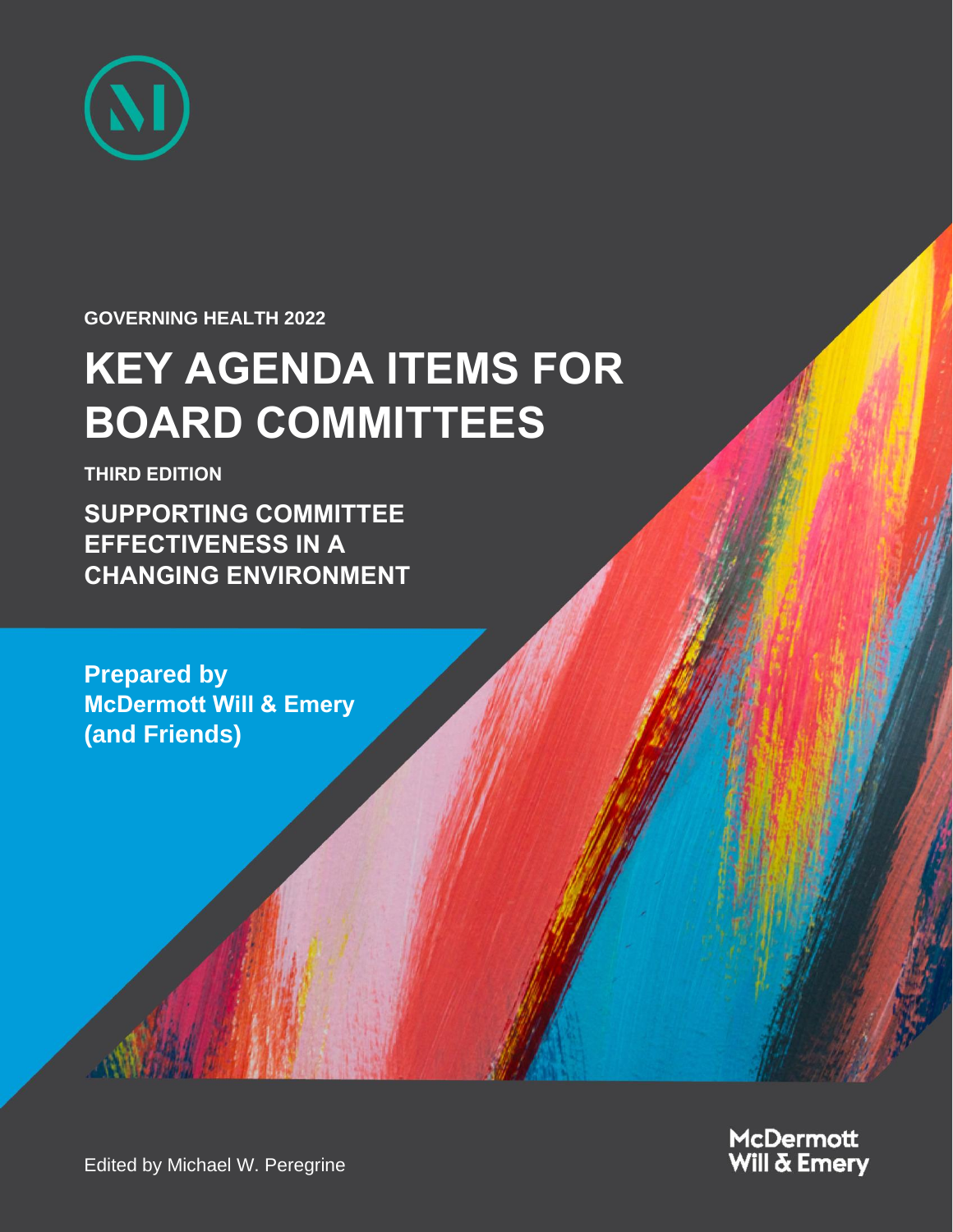## **INTRODUCTION**

Welcome to the third edition in our Governing Health series of e-books designed to address the particularities of committee practice for the health system governing board.

As we noted in the first (January 2021) edition of this series, a well-organized, thoughtfully composed and industry-attentive committee structure can provide substantial support to the governing board, especially when multiple items compete for attention on the board's agenda. Delegating key tasks to standing and special committees can facilitate the efficiency and thoroughness with which the board fulfills its responsibilities.

In our previous editions of this series, we focused on (i) committees' ability to satisfy their delegated responsibilities through a keen understanding of the key topics and trends they are likely to encounter in the coming year; and (ii) the types of information committees need to receive and the frequency with which they should receive it.

In this latest edition, we're focusing on the unique and special issues committees should include in their 2022 agenda, especially those that are driven by the events of the last two years.

An important note: The information that committees need does not come exclusively from their legal advisors. Committees operate best when they receive input from a wide variety of industry experts familiar with the key relevant issues. So we reached out to several of our friends in other advisory disciplines—names you're sure to recognize—to help us with this third edition. We hope that you'll find that this collaboration provides a fresh perspective on some traditional governance challenges.

Internally at McDermott, we've referred to this as our "Duets" project, in reference to the manner in which famous recording artists collaborate with their friends to bring new life and energy to old standards. We've deeply enjoyed sharing various thoughts and perspectives with these accomplished colleagues. We think the "Duets" approach enhances the scope of the ebook and the value it provides to those who lead and those who support committee practice.

We hope you'll agree!

Michael W. Peregrine January 2022 Chicago, Illinois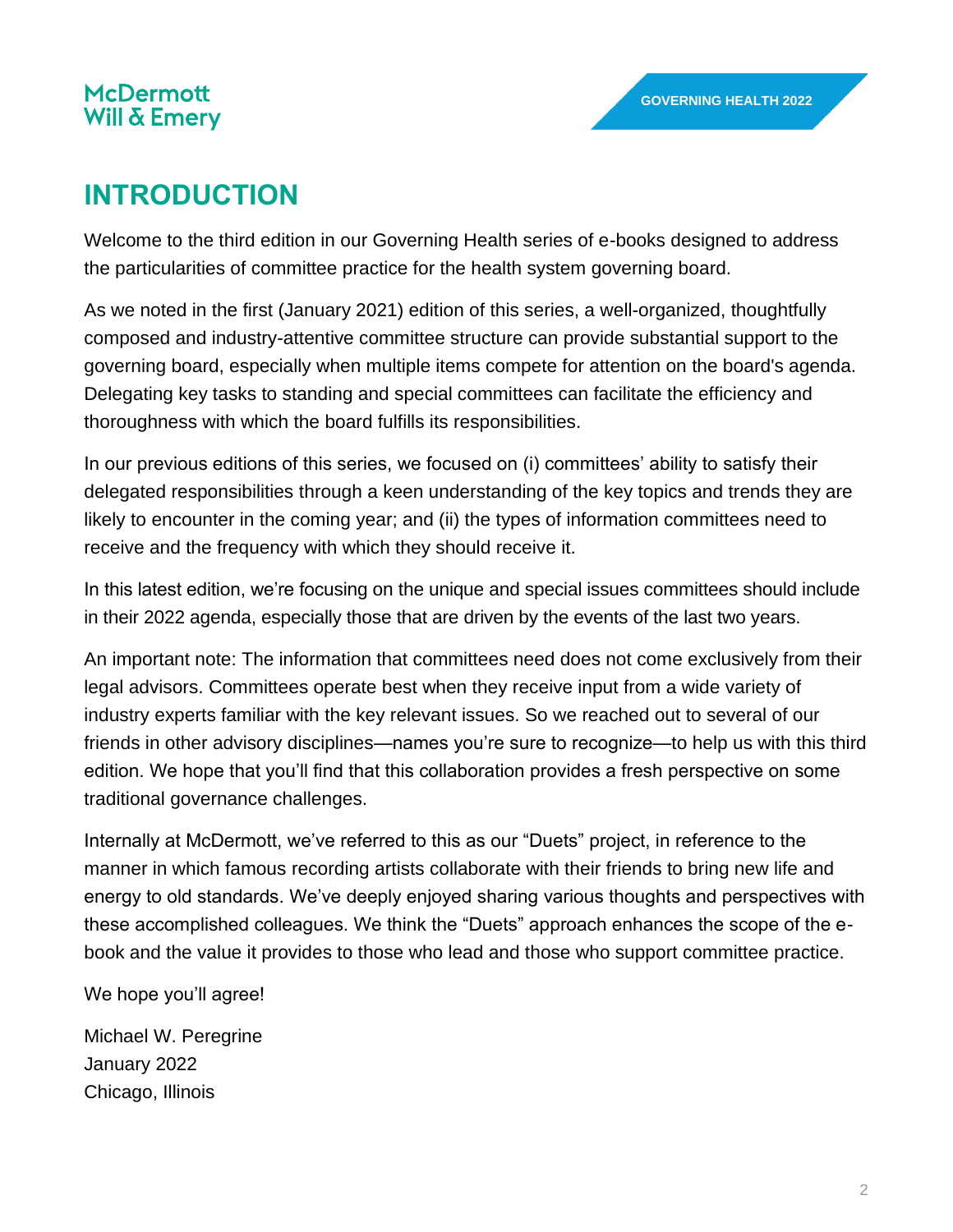## **TABLE OF CONTENTS**

- 4 "Reliance" as a Critical Element of Committee Effectiveness
- 6 Top 10 Issues for the Health System Strategic Planning Committee
- 7 Advice for the Governance Committee: Don't Let COVID-19 Govern
- 8 Priorities for the Patient Safety and Quality of Care Committee in 2022
- 10 Trends and Priorities for the Human Capital Committee
- 12 Top 10 Trends for the Communications Committee
- 14 10 Questions for the Compensation Committee
- 16 Top Priorities for the Audit Committee in 2022
- 17 10 Trends and Priorities for Your IT & Privacy/ Security Committee to Consider
- 19 10 Tips for the Finance Committee in 2022

#### **AUTHORS**

McDermott Will & Emery **MICHAEL W. PEREGRINE STEPHEN W. BERNSTEIN RALPH E. DEJONG**

**SANDRA M. DIVARCO**

**O** Grant Thornton

**SCOTT D. STEFFENS**

**JARRARD** 

**DAVID JARRARD**

**KaufmanHall KEN KAUFMAN ANDREW MAJKA**

NYGRENCONSULTING **DAVID NYGREN, PHD**

SullivanCotter **TIMOTHY J. COTTER BRUCE GREENBLATT KATHRYN E. HASTINGS CATHY LOOSE**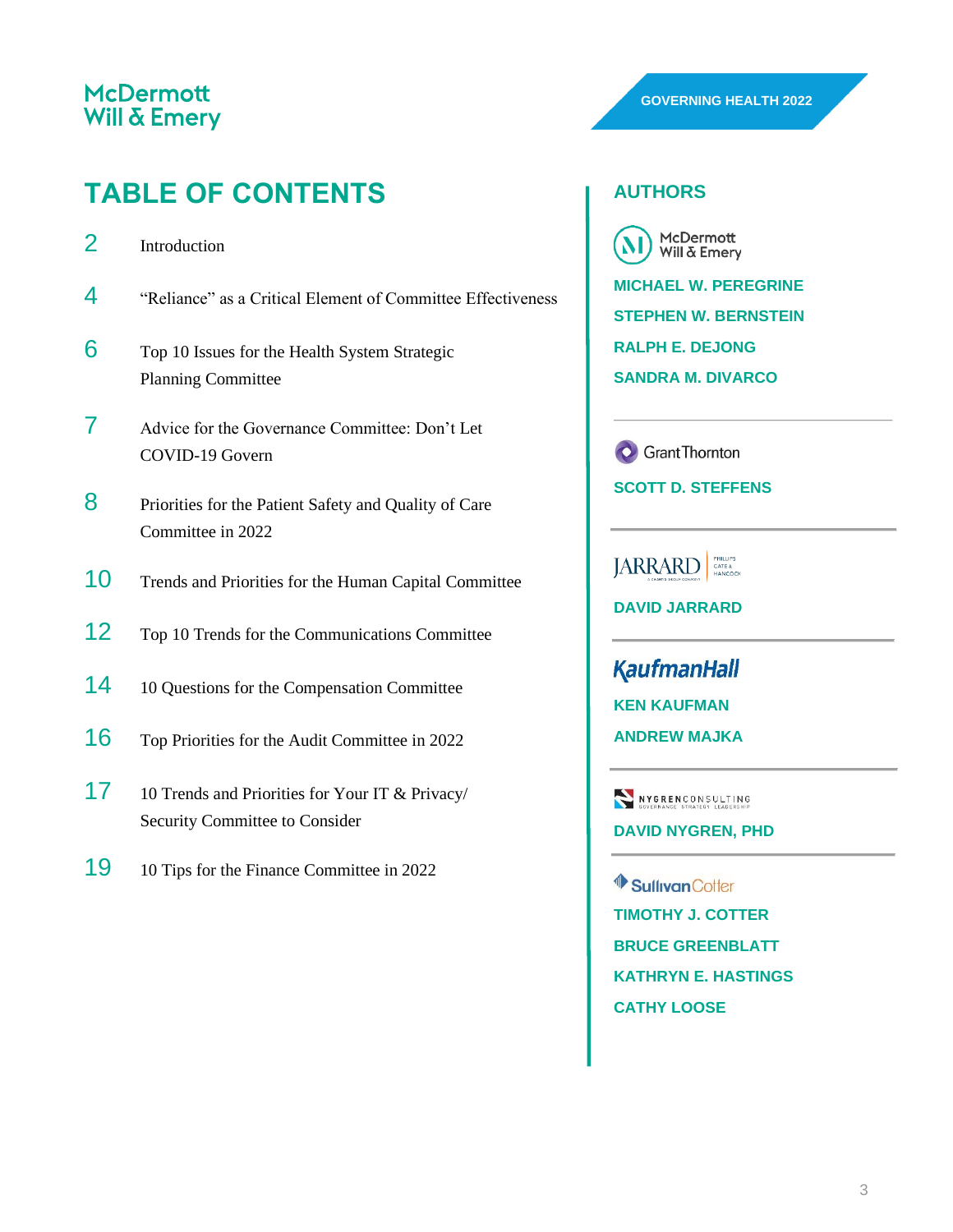## **"RELIANCE" AS A CRITICAL ELEMENT OF COMMITTEE EFFECTIVENESS**

*By Michael W. Peregrine, Partner, McDermott Will & Emery LLP*

The ability of the board of directors to rely on the advice, recommendations and decisions of its duly authorized committees is a fundamental element of effective committee practice. The chief legal officer can assist the board in periodically confirming the basis for reliance.

Many state business and nonprofit corporation statutes provide specific protection to directors and committee members in their good faith reliance on corporate records, as well as information, opinions, reports or statements presented to the company by any of the company's officers or directors, or committees of the board. The principal caveats to reliance protection are that the director or committee member must "reasonably believe" the information to be within the other person's professional or expert competence, and that person must have been selected with "reasonable care" on behalf of the company (see, *e.g.*, 8 Del. Code 141(e)).

The greater the board's reliance on the work of its committees, the more care and attention should be focused on supporting the reasonableness of reliance. Case law suggests that the presence of the following factors (among others) will be helpful:

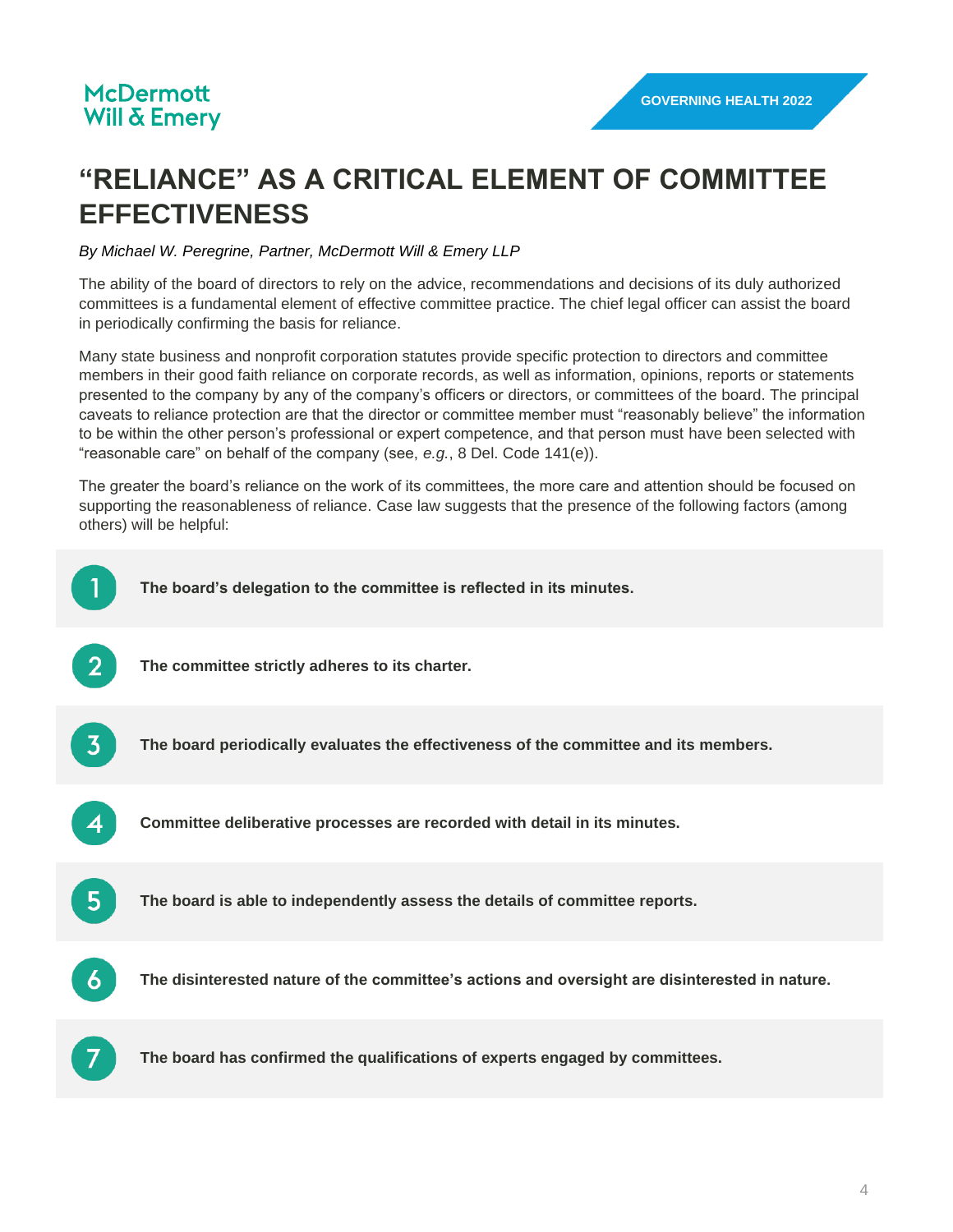

**The extent to which the board followed the advice or recommendations of the committee (or whether significant portions thereof were disregarded) is documented.**

Effective board oversight of committee practice includes monitoring the presence of these and other elements established by governance law. Failure to do so can result in undesirable consequences should future board action, taken in reliance on committee efforts, be challenged.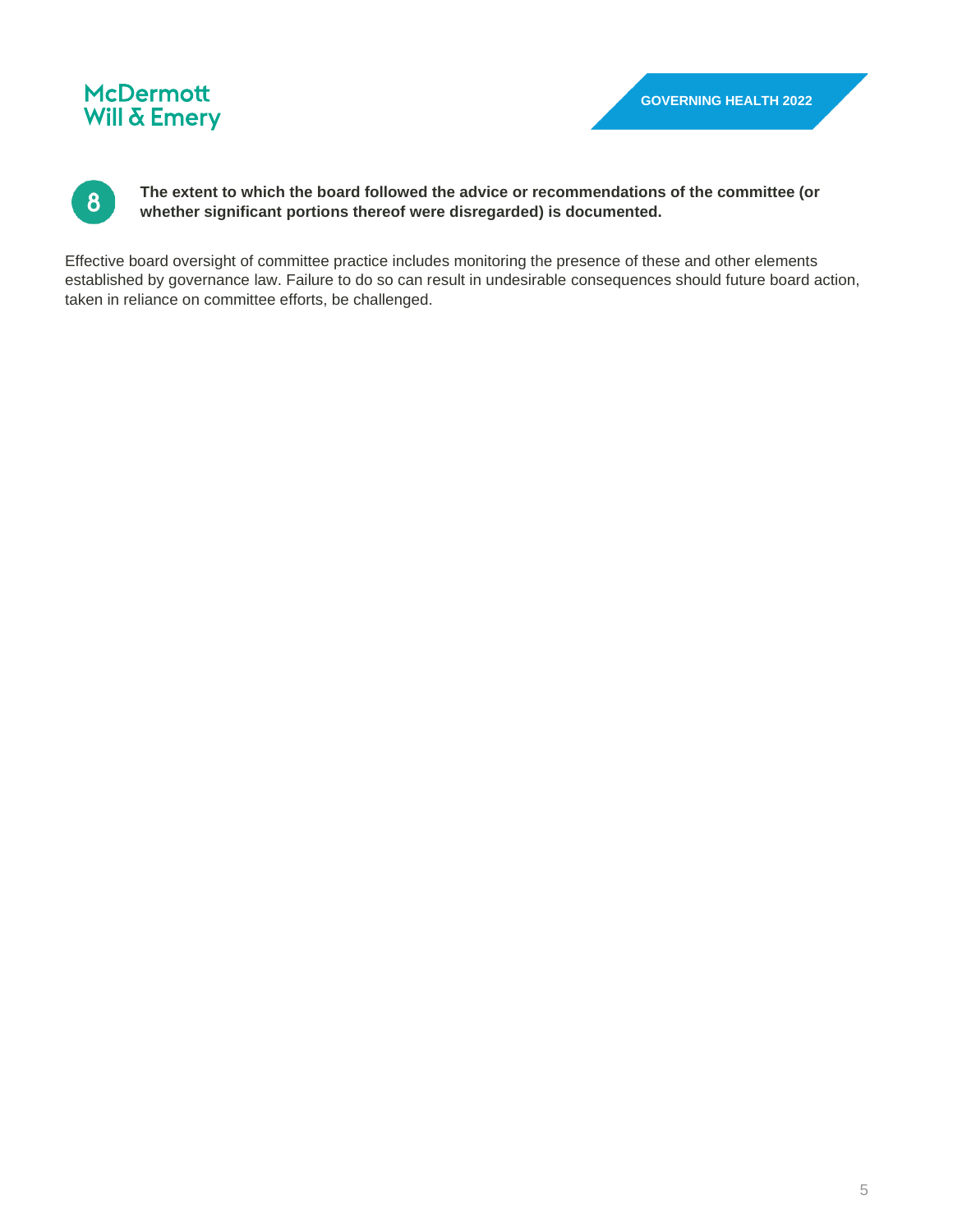## **TOP 10 ISSUES FOR THE HEALTH SYSTEM STRATEGIC PLANNING COMMITTEE**

*Author: Kenneth Kaufman, Chair, Kaufman Hall*

Board strategic planning committees will need to chart a path through the pressures and uncertainties of 2022 to ambitious transformation in 2025. Key action points for that transformation include the following.

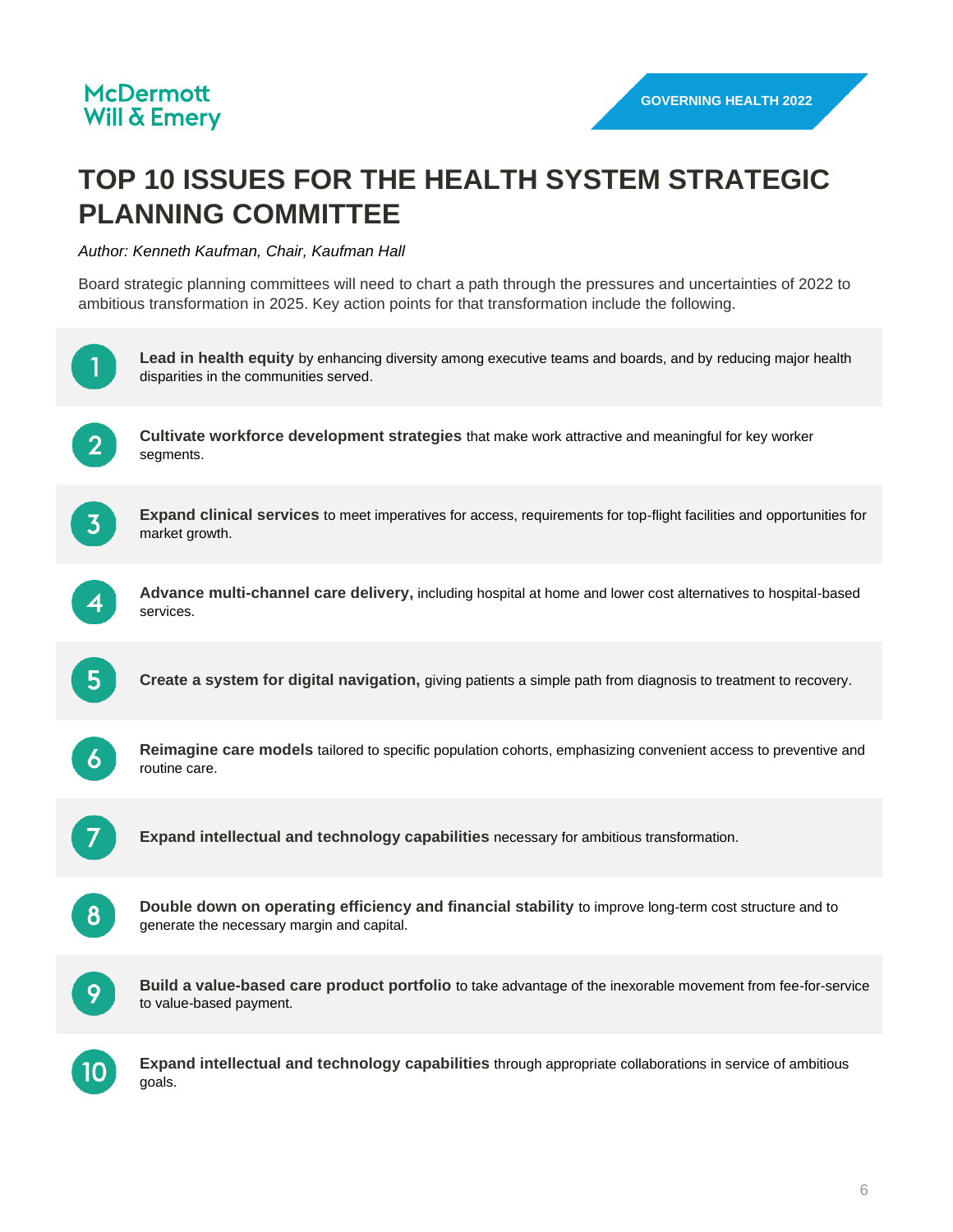## **ADVICE FOR THE GOVERNANCE COMMITTEE: DON'T LET COVID-19 GOVERN**

*Author: David J. Nygren, PhD, Principal, Nygren Consulting, LLC*

COVID-19 presents restrictions that can make convening towards a common governance mission challenging. Business as usual for the governance committee won't work in this unusual time. Here are a few ways to work together effectively as the pandemic continues to evolve.

**Look beyond COVID-19 and what a post-pandemic future may look like.** We expect to get beyond COVID-19 eventually, so how do we pick up then and what do we do in the meantime? By the time we meet in person again, some members will have transitioned off the board, and others will be newly elected. We will have Zoomed effectively but may feel a sense of social isolation or disorientation. When we greet each other again, will we do the elbow bump, the reverential bow, an embarrassed handshake or an embrace? These are indeed peculiar times in governance.

**Reflect on and review the committee structure.** Many governance committees are using this "in between" time to re-structure and assemble the board of the future that they need to carry on the mission. Specifically, the governance committee is looking at the durability of the existing composition of the board, the commitment board members have after this hiatus brought on by COVID-19, and the willingness of board members to dive back into the most assuredly commanding work ahead.

The governance committee can use this opportunity to be reflective. It's a chance to take stock of the board as it is constructed. It's a chance to examine who is carrying the load and to ask the CEO what is required of the board in the next iteration. We cannot simply assume that things will be as they were; some areas of the board's committee structures may improve from reflection, while others may face challenges. The diffusion of focus is almost predictable, given the lack of direct, personal engagement with the institution.

**Deepen director engagement.** We know groups form in rather predictable ways. People want to attach to an institution to which they feel they belong and with a mission they embrace intensely. Belonging and believing in the mission matters. Whether we are able to assemble again as we did prior to COVID-19 is yet to be determined. But we still need to build commitment to our organizations and our institutions. Leaders must reach out in creative ways to board members and committee members to keep them engaged. That might entail more frequent phone calls, more routine communication, and encouraging connections with others related to the institution.

**Convene purpose-built task forces.** Attachment can also be increased by getting small groups together with a specific purpose. For instance, one governance committee convened a small group to study emeriti status, while another is interested in the recruitment process when interviewing prospective candidates utilizing new methods to ensure proper fit with the institution. Another has worked with the CEO to effect a merger and propose a unified board.

These task forces are not just merely working for themselves. They have taken seriously the need to build solutions to particularly thorny issues. But however it can be done, the principal objective is meaningful engagement with the committee to keep members involved and supportive of the CEO's priorities, and to build a board ready for the work ahead.

 $5<sup>1</sup>$ 

 $2<sup>1</sup>$ 

 $\overline{3}$ 

**Stay on target.** This "in-between" time can be very isolating for board members. They want to be engaged but rightly have health concerns as COVID-19 finds another penetrating venue into public health. If we are board members of a health system, we know the system is overwhelmed with patient care. If we are on a university board, we know the campus is probably back to online learning. If we are on a social service board, we realize that the needs have overwhelmed the resources. Boards are needed now more than ever. We must be there to govern the chaos and secure a healthy future for our much-loved institutions. If we are feeling distant, we can jump into the future that is ours to create.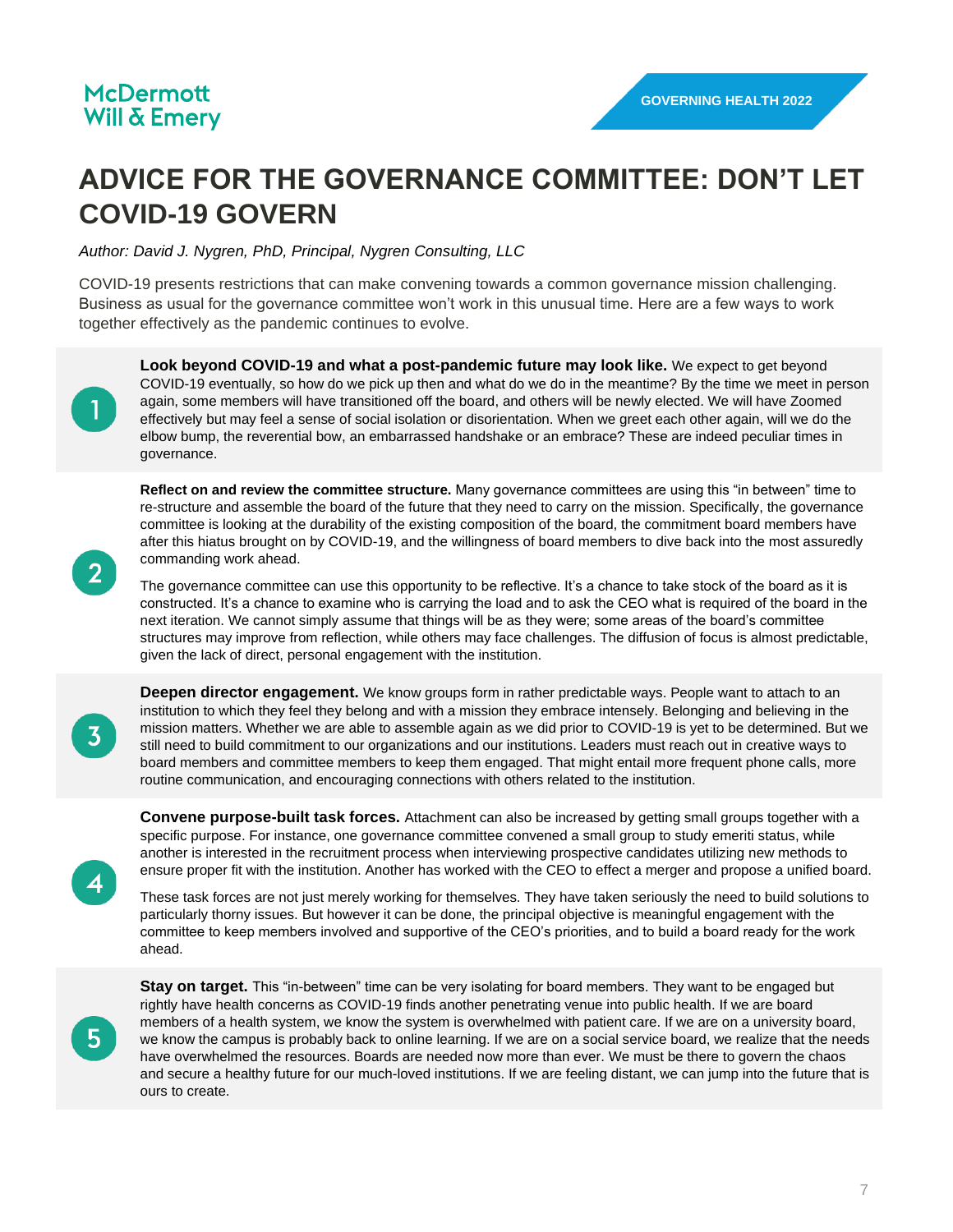## **PRIORITIES FOR THE PATIENT SAFETY AND QUALITY OF CARE COMMITTEE IN 2022**

*Author: Sandra M. DiVarco, Partner, McDermott Will & Emery LLP*



**Incorporate lessons learned from the pandemic as COVID-19 remains part of the healthcare landscape.** As we enter 2022, the patient safety and quality of care committee has now had almost two years of experience functioning in a public health emergency. That experience will help inform the committee's work in 2022. The committee should consider how to best shape healthcare quality in the face of continued fluctuations and shifting mitigations, both for COVID-19 and for any other public health crises that emerge in the future. This vital role will make the committee one of the most important at the health system parent board level.



**Remember the basics.** Despite the exigencies of operating in a prolonged pandemic environment, the committee is well advised to remember the basics that underlie its role and operations. As hospitals and health systems adapt to new challenges, they cannot neglect the foundation of quality and patient safety, and their careful evaluation. A singular focus on COVID-19 risks missing important quality and safety considerations outside of the pandemic.

 $\overline{3}$ 

**Consider the effects of staffing shortages.** Healthcare facilities are facing unprecedented staffing pressures across the United States. Some of the more temporary but stressful shortages are due to the rapid spread of COVID-19 and its latest variant, Omicron, which has increased both infections and the need for close contact quarantines. Longer-term challenges regarding staffing include professionals changing careers or retiring early after living through the difficult realities of providing care during a pandemic. Some facilities also have lost staff due to vaccination mandates. Taken together, these staffing pressures mean that remaining clinical, technical and operational staff are working harder and longer, and therefore may be more likely to take "shortcuts" and make mistakes. The committee should take into account the staffing pressures faced by its system and hospitals, identify opportunities for improvement, and focus attention on quality issues to keep them front and center.

**Revisit dashboards and reporting.** Does the data collected and presented to the committee provide a wholistic view of safety and quality issues? The committee should consider expanding data collection and reporting to encompass metrics that may not have been tracked consistently, such as staffing levels and patient census in comparison to reported incidents, to see a broader view of safety and quality within the organization and help sharpen focus for 2022.



**Give homework.** Committee work cannot always be contained to scheduled meetings, particularly in times of crisis. Prepare committee members for "homework" to ensure that meetings are efficient and productive. Providing materials well in advance and including supplemental materials as needed to educate the committee on urgent or emerging issues can help the committee function more nimbly in 2022.

 $\boldsymbol{6}$ 

**Talk directly with clinical stakeholders about safety, quality and performance indicators.** Getting information directly from the source can help the committee more fully understand the multifactorial pressures on safety and quality within the organization. The ability to hear from those on the frontlines of care—whether medical staff leaders, the chief nursing officer, or heads of ancillary areas such as laboratory and pharmacy—can be invaluable for informing committee priorities.



Get on the same page with management, medical staff and the board. Just as the committee knows that quality cannot be viewed in isolation, the committee itself cannot operate in a silo. Alignment and engagement with healthcare system and facility management, medical staff leaders and the board permits the committee to target its efforts at those areas recognized by all these groups as important.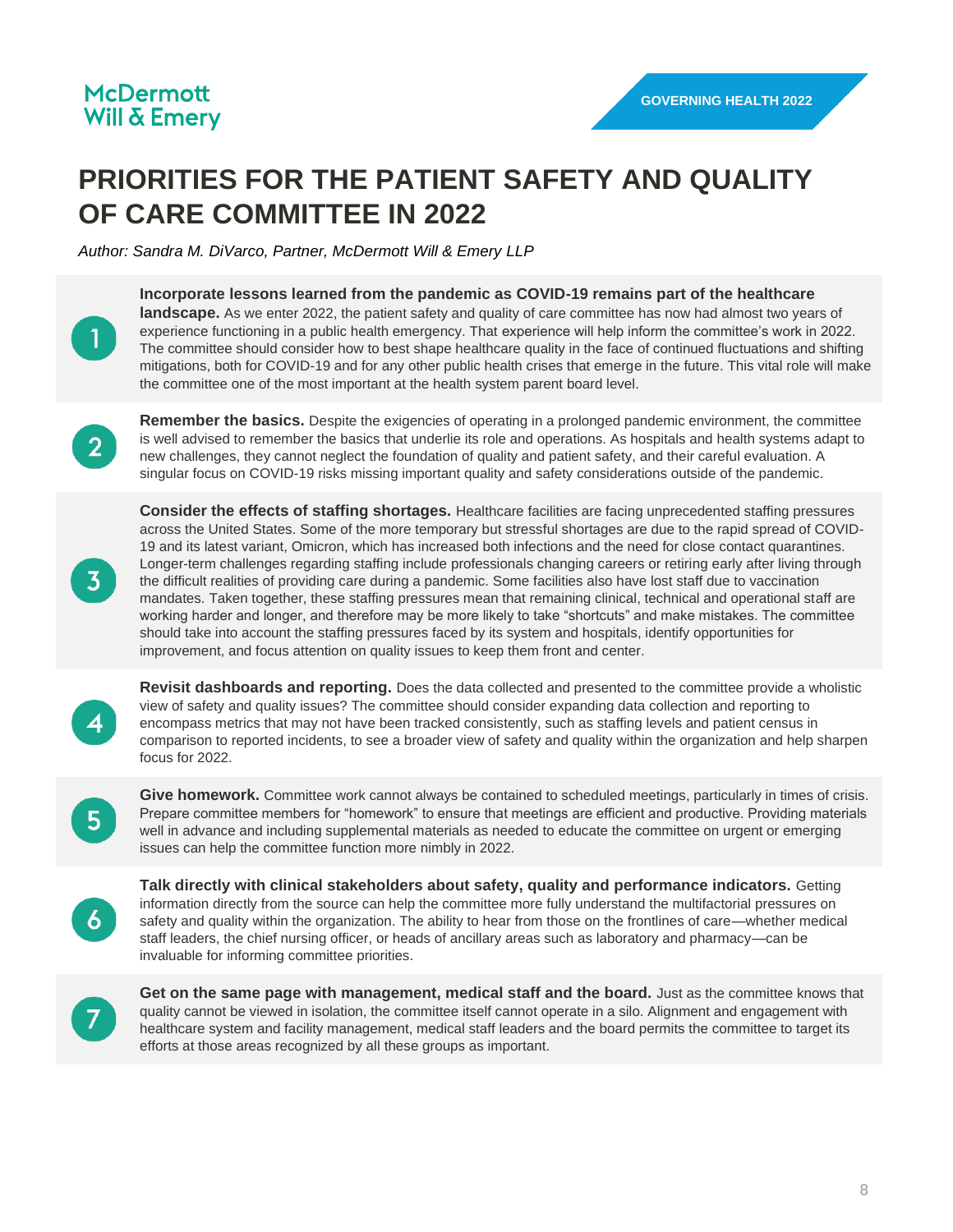**Recognize the impact of supply shortages and supply chain issues on quality and safety.** Trickledown effects from supply shortages and supply chain issues can directly impact safety and quality. While it may sound trivial to run out of a specific type of suture or other basic supply item, the inability to provide certain types of care or treatments for lack of necessary equipment and supplies can affect patient outcomes and the risk of injury. Monitoring whether and which supply chain issues are affecting the organization can inform the committee on potential patient safety and quality effects.

9

 $\bf{8}$ 

**Consider staff burnout and trauma as part of ongoing safety assessments.** Staff burnout—referred to by some professionals as a type of trauma—can impact the quality of care provided. Healthcare organizations are more frequently incorporating staff assessments as part of their planning and operations, to bring attention to areas where education and intervention may be beneficial. Assessing staff burnout and taking those results into consideration can help guide the committee and its priorities.



**Drill down on the quality assessment and performance improvement plan.** One of the board's key roles, as implemented by the committee, is ensuring quality and safety. The hospital- or system-wide quality assessment and performance improvement plan must address priorities for improved quality of care and patient safety, and the way the actions will be evaluated. Ensuring that an appropriate number and breadth of performance improvement projects are undertaken annually, with reporting of endpoints and results to the committee, helps foster ongoing quality efforts and keeps the committee and board apprised of pressure points and progress in these areas.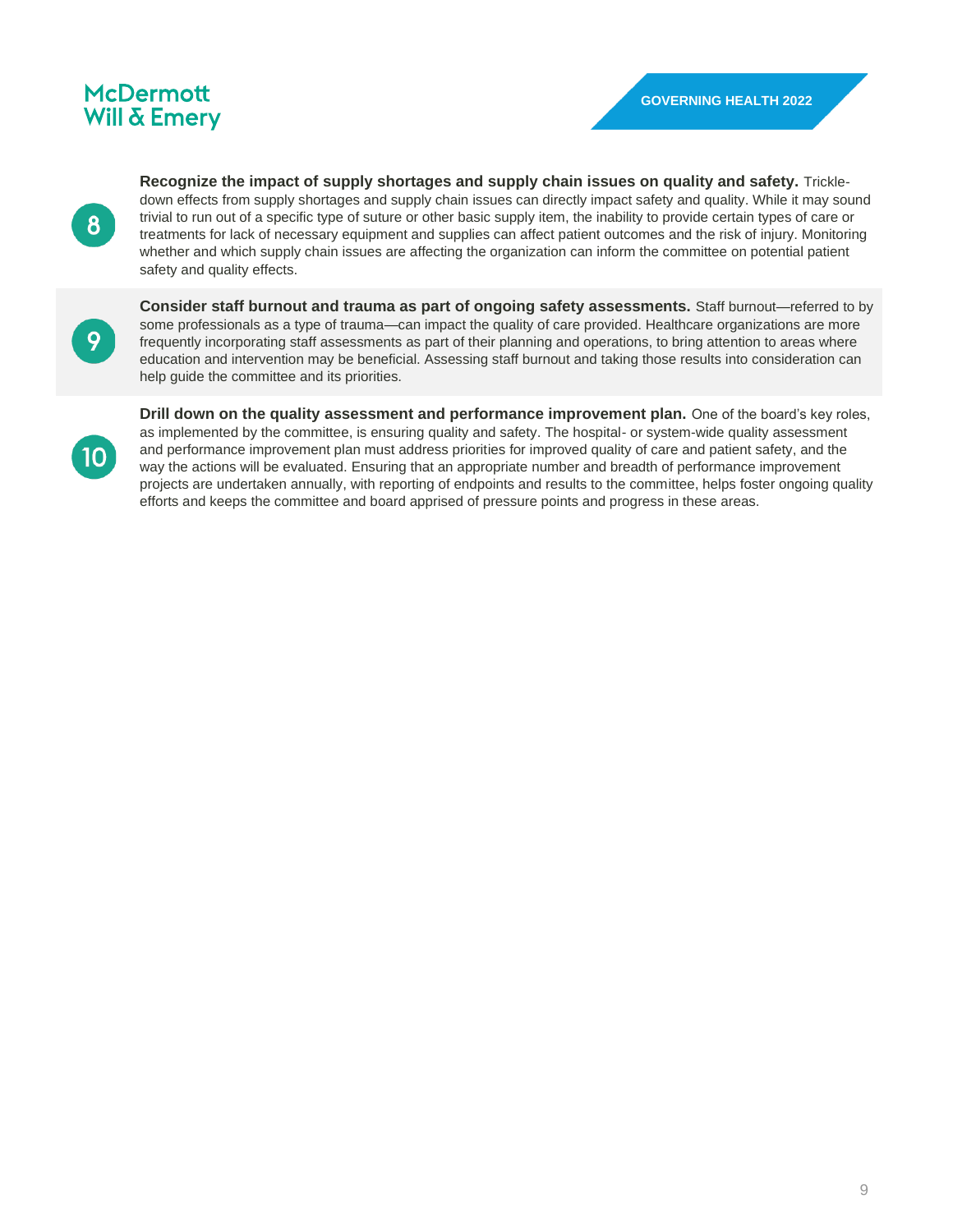## **TRENDS AND PRIORITIES FOR THE HUMAN CAPITAL COMMITTEE**

*Authors: Tim Cotter, Managing Director, Sullivan Cotter, Kathy Hastings, Executive Workforce Practice Leader, SullivanCotter and Cathy Loose, Employee Workforce Practice Leader, SullivanCotter*

COVID-19 has not only accelerated dramatic shifts within the healthcare industry, it also has become a catalyst for change in workforce strategies. This chapter highlights key trends and priorities for the human capital committee to consider as it plans for the upcoming year and beyond.



**New sourcing models:** Traditional sourcing models are proving ineffective in addressing widespread workforce shortages, accelerated retirements, increasing employee burnout and changing skill requirements. Organizations facing wild swings in clinical staffing demands are considering various options, including outsourcing, traveling nurses, international staff and returning retirees. The committee should address strategic staffing needs and sources taking into account the increasing cost of talent on the open market and the demands on the internal talent pipeline.



**Workforce flexibility:** Many organizations have adopted remote work policies or hybrid business models out of necessity. However, remote work for employees directly involved in patient care and service is not possible. The committee should consider the pros and cons of approaches to attract remote workers where viable, but also should aim to improve the onsite employee experience. Improvements may include flexible work hours, commuter allowances, childcare services, dining lounges and career advancement opportunities.



**Employee engagement:** Employee engagement can have a significant impact on organization culture, financial results, patient experience and quality of care. Scorecards capturing employee survey results can identify areas of strength and weakness. The committee should understand the key drivers of workforce engagement to help direct cultural change, focus on key improvement areas and reduce turnover.



**Reskilling and upskilling:** Research has highlighted the criticality of strengthening talent pipelines and building workforce skill sets to respond to shifting organizational priorities and external (market) supply pressures. The committee should review plans to bolster the talent pipeline through a combination of reskilling/upskilling, professional development and training efforts.



**Integrated total rewards strategy:** Despite COVID-19's disruption to the workforce, total rewards strategies have failed to evolve. Organizations continue to address compensation and benefit programs in silos as part of their talent acquisition and retention strategy. The committee should consider an integrated total rewards strategy with marketdifferentiating programs that can attract and retain an increasingly diverse workforce. Considerations include total rewards portfolio management with an assessment of the cost, value and impact of various programs on recruitment, retention and engagement; differentiated benefit offerings allowing for more individual choice and flexibility to recognize generational or varying workforce needs; and greater communication to highlight the value (short- and longterm) of total rewards programs.



**Increased focus on employee health and wellbeing:** COVID-19 and increasing workload demands continue to take a toll on employees' mental and physical health. Family health issues and childcare needs create additional pressures. Consider whether a range of improved benefits offerings (such as mental health services, paid medical leave, enhanced sick and disability pay, flexible paid time off and childcare) will help to increase retention and improve employee wellbeing.



**Diversity, equity and inclusion (DE&I):** Healthcare leaders recognize that advancing DE&I in the workforce is an important step toward advancing health equity and improving organizational performance. Addressing racial and gender bias is also a way to help attract key talent and create a diverse and equitable workplace. The committee should track progress on meeting DE&I goals by considering best practices and market trends.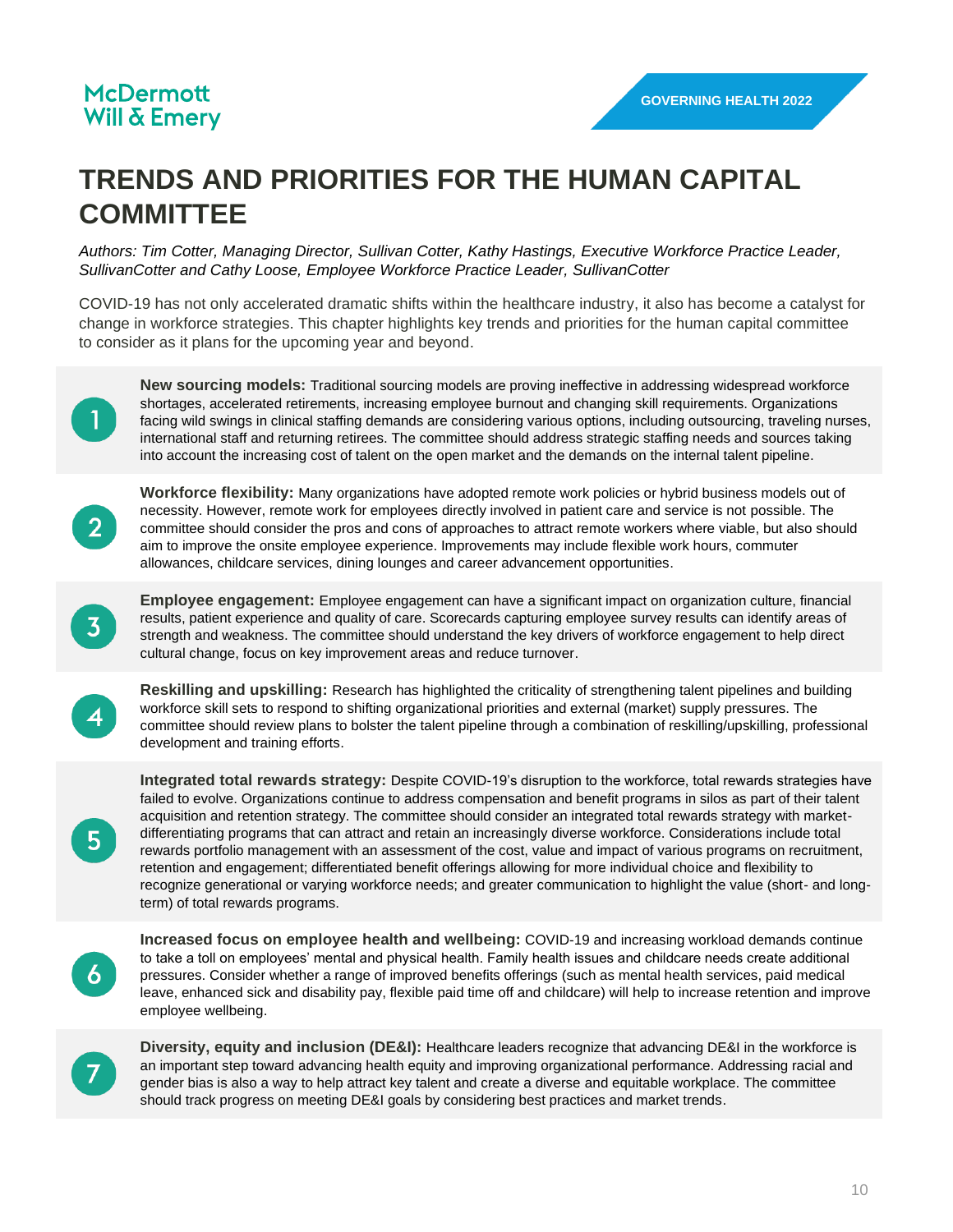$\bf{8}$ 

**Social responsibility:** Organizations are considering their social responsibility to the communities they serve. Hiring programs that promote employment for those with a criminal record allow a second chance for individuals who have struggled to find meaningful employment. Other evolving initiatives include living wage (versus minimum wage) efforts and enhanced career opportunities for entry-level roles that are often filled by local residents. The committee should identify opportunities to demonstrate social responsibility in human resources (HR) practices.



**Reimagined HR operating models:** Market pressures have forced HR leaders to assess and transform HR operating models to ensure agility, maximize cost efficiency and address employee needs. The committee should evaluate HR's efforts to evolve from an operational and tactical function to a strategic business partner to support this transformation. Considerations include building responsive service delivery teams; developing efficient standard HR processes, systems and policies; and creating a business-savvy talent pool that can work with managers to solve problems and address workforce issues.



**Digital transformation:** The pandemic has accelerated the development of innovative technology designed to support healthcare's digital transformation. These advancements have also played a key role in supporting the HR transformation process. The committee should review efforts to provide education and training to democratize technology and empower employees to utilize this skill set.

When implementing a more holistic approach to managing human capital, healthcare leaders and the human capital committee should aim to find the appropriate balance between controlling costs and maximizing value as they look to retain and recruit the talent they need to meet organization objectives and support employee wellbeing.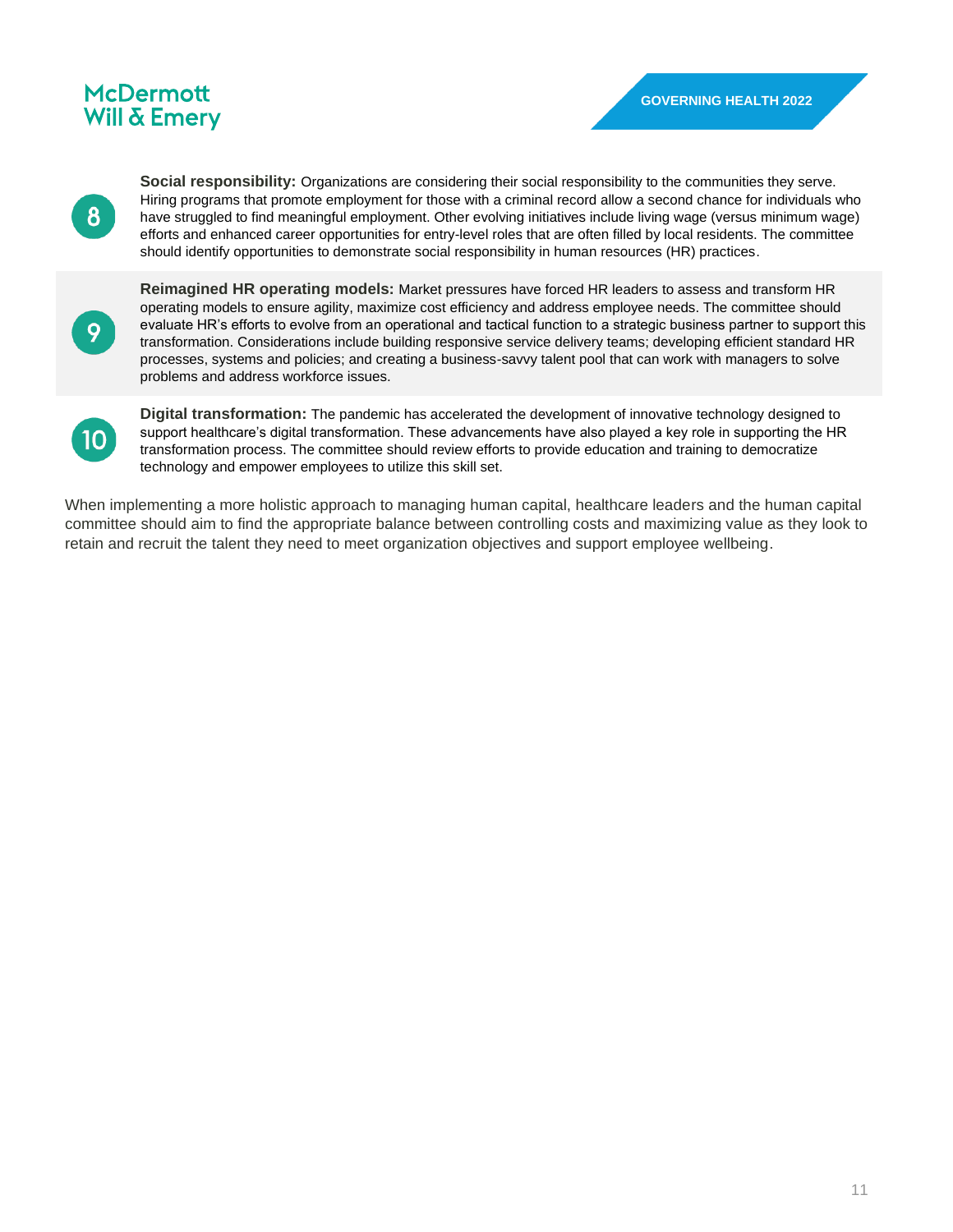## **TOP 10 TRENDS FOR THE COMMUNICATIONS COMMITTEE**

*Author: David Jarrard, CEO, Jarrard Phillips Cate & Hancock*

**Ongoing workforce shortage.** Hospitals and health systems have experienced an exodus of nurses and other clinicians due to burnout or higher compensation from other healthcare companies. Be prepared to talk to employees and the public about how your organization is reorganizing, evaluating compensation and implementing technology to free up resources.

 $\mathbf{2}$ 

**Organized labor empowerment.** The workforce shortage, caregiver burnout and recruiting war are empowering labor unions that smartly position themselves as the advocate for nurses, healthcare technicians and other staff. Owning the message of support for healthcare workers in both word and deed, fearlessly engaging with your staff and fixing what needs fixing is key.



**Activists' portrayals of hospitals as "Big Business."** Provider organizations are increasingly being labeled as large, even monopolistic, profit-driven machines. This can create intentional wedges between organizations, the communities they serve and their employees—who continue to be appropriately lauded as heroes. Activate your board to tell the story of your organization and how it supports its people and community. Seek opportunities to educate the public on the finances of healthcare.



**Scrutiny of nonprofit status.** Researchers, activists and the media are looking into levels of charity care provided, attempting to quantify community benefit and even questioning whether some providers "deserve" their tax exemption. Be prepared to demonstrate how your organization delivers on its mission. That includes taking a more open, proactive approach to explaining the numbers.



**Increased pressure in payer negotiations.** With the push to frame hospitals as financially focused Big Business, payers are becoming more aggressive and using their own scale to go after providers for lower rates. Deploy your government relations and payer negotiation teams to build relationships with state and local lawmakers, media and even payer reps to smooth the way for your next contract.



**Spotlight on consolidation.** As expected, Washington has been taking a close look at mergers and alleged anticompetitive practices. Deals are harder to do, and some are being retroactively reviewed. At the same time, media and activists are highlighting health systems' expansions as another line in the Big Business attack. Develop clear communications about how any deal will affect care for the communities in question, and work to understand community concerns.

**More questions directed at the board.** Savvy activists recognize the healthcare board's role in oversight, making that body a target for pressure. When issues arise, expect to be asked, "How did you let it get this bad?" Minimize risk not by getting defensive or trying to spin, but by taking the time now to learn exactly what's going on across the organization. Work with your executive team to identify problems yourself and then fix them in fulfillment of your mission.

 $8<sup>°</sup>$ 

 $\overline{7}$ 

**Employees' growing online platform.** Over the past two years, healthcare workers have become more vocal about health-related issues on their personal social media accounts. That activity is often positive, but there have been instances of employees revealing negative stories. Have your team review its social media policies, but don't act to suppress employee activity. Instead, engage with advocates and detractors alike to understand and improve.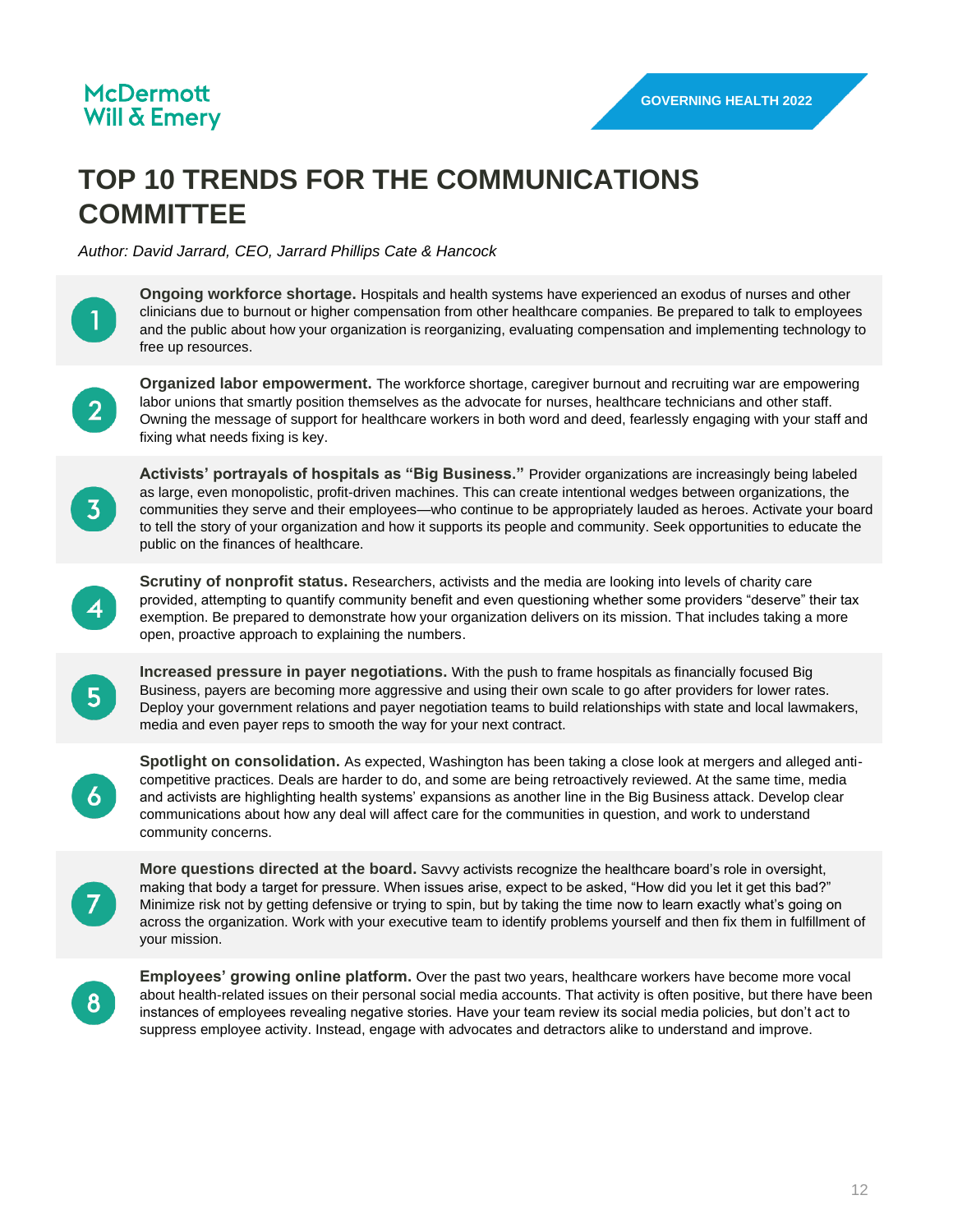9

**Building interest in transparency.** Regulatory requirements and consumer/patient expectations are forcing providers' hand when it comes to offering insight into pricing. But transparency goes further than just the cost of care and should be seen as an opportunity to lead, not merely check boxes. Plan for educational pushes to help your community understand the finances of healthcare. Be proactive in making it easier for people to get the information they want and need.



**Desire for human-centered design.** The pandemic forced providers to increase deployment of better technology and alternative care models such as remote patient monitoring and hospital at home. Patients liked what they experienced. Expect an ongoing push towards streamlined care that allows patients to interact with their providers when and how they want.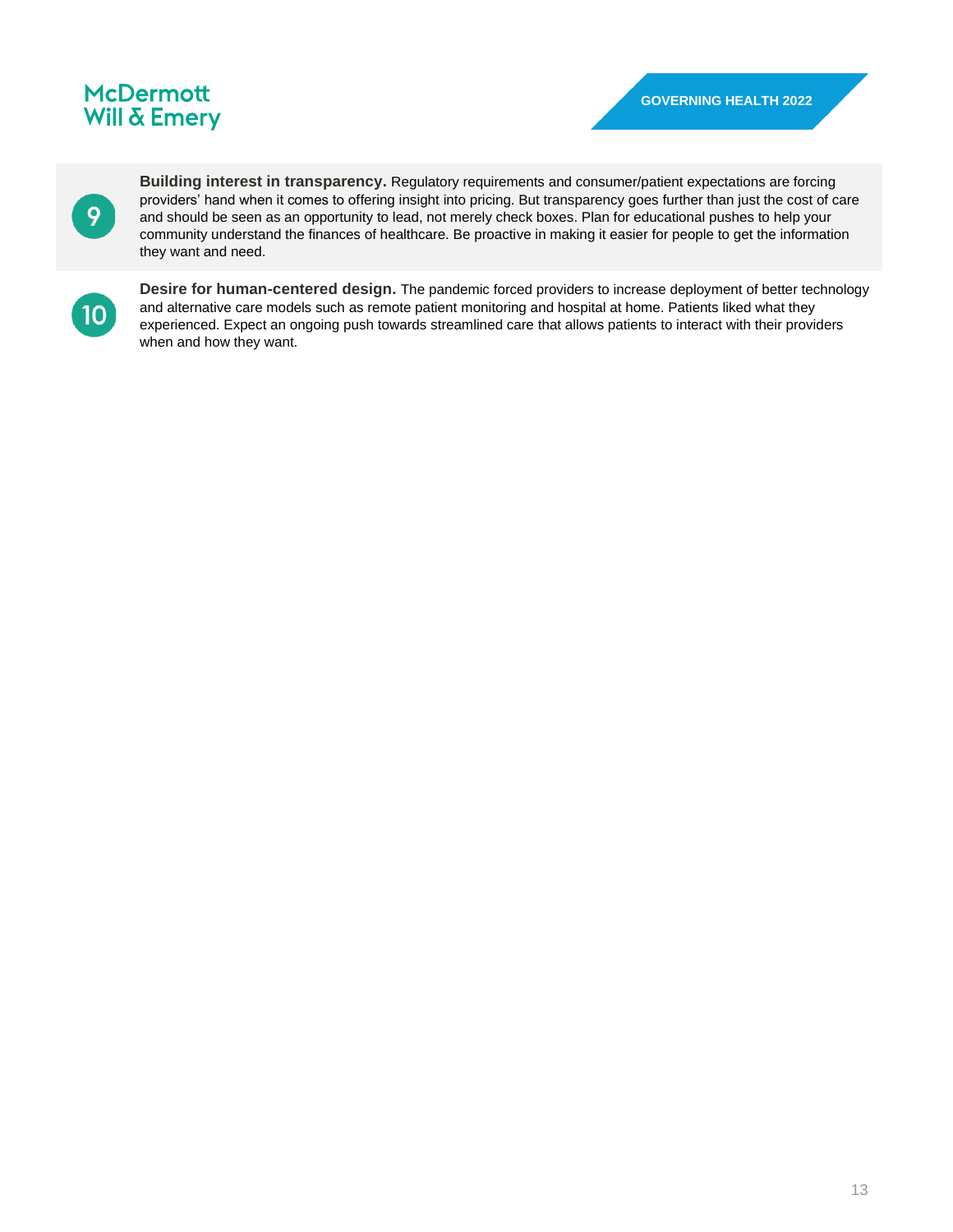## **10 QUESTIONS FOR THE COMPENSATION COMMITTEE**

*Authors: Ralph E. DeJong, Partner, McDermott Will & Emery, Tim Cotter, Managing Director, SullivanCotter and Bruce Greenblatt, Managing Principal, SullivanCotter*

This chapter highlights key areas for the compensation committee to consider as it plans for the upcoming year and beyond.

**What is likely to be the committee's primary priority in the coming year?** Retaining and developing top leadership talent at a reasonable cost will be critical, given accelerated retirements, increased burnout, changing business priorities and intense competition for skilled leadership. Buying talent on the open market will be expensive, and alternative employment opportunities for top talent within and outside of healthcare abound. Health systems must provide leaders with compelling reasons to stay. This is best accomplished through culture and programs focused on executive development, supported by competitive compensation that takes into account executive preferences.

**Beyond compensation strategies, how can health systems encourage executive retention and related personal and professional development?** The committee should consider the following actions:

- Incorporating talent risk assessments in the succession planning process, with consideration for critical longterm leadership needs
- Ensuring the availability of career development opportunities and progressive employment experiences
- Providing high-value mentoring
- Ensuring a supportive and team-oriented culture that offers work-life balance.

**What compensation-related actions can support executive retention and development?** Given the changes occurring within many health system leadership teams, the committee should:

- Identify the value that the system's executives place on the components of the executive compensation plan, as traditional approaches may no longer be valued by executives (*e.g*., supplemental executive retirement plans (SERPs) with long vesting periods, cash compensation programs with significant variable components)
- Ensure that skill sets, leadership potential and system leadership needs are taken into account when compensation actions are determined
- Consider program design features that encourage retention (*e.g.*, long-term incentive plans with overlapping/rolling cycles, class vesting of the SERP benefit)
- Assess the current and projected total retention value (of all compensation and benefits having a retention component) and consider making adjustments to increase retention as needed
- Implement retention agreements for critical and hard-to-replace executive roles, as well as other tailored arrangements (*e.g.*, incentive programs customized for specific business units).

**What executive salary adjustments are expected in the healthcare market in the coming year?**  Surveys indicate that merit increase budgets will be approximately 3%, but the committee should anticipate larger budgets, especially in systems that have made conservative pay decisions since the onset of the COVID-19 pandemic. A greater number of market and pay equity adjustments may be necessary because of competition for talent, the evolution of executive roles, inflation and pay equity initiatives.

 $5<sup>1</sup>$ 

**How are executive incentive programs evolving?** Most health systems have not made major structural changes *(e.g.*, participation, award levels) in their incentive programs recently because of the pandemic, and those programs should now be reviewed to make sure they are competitive and effective. Contemporary incentive programs reflect new performance priorities and measures of success, such as financial sustainability; climate impact; diversity, equity and inclusion (DE&I); deployment of new healthcare delivery models; and proliferation of innovation-related joint ventures. In larger systems, long-term incentive plans are the norm to ensure separate focus on strategic objectives such as growth and efficiency.

 $\overline{2}$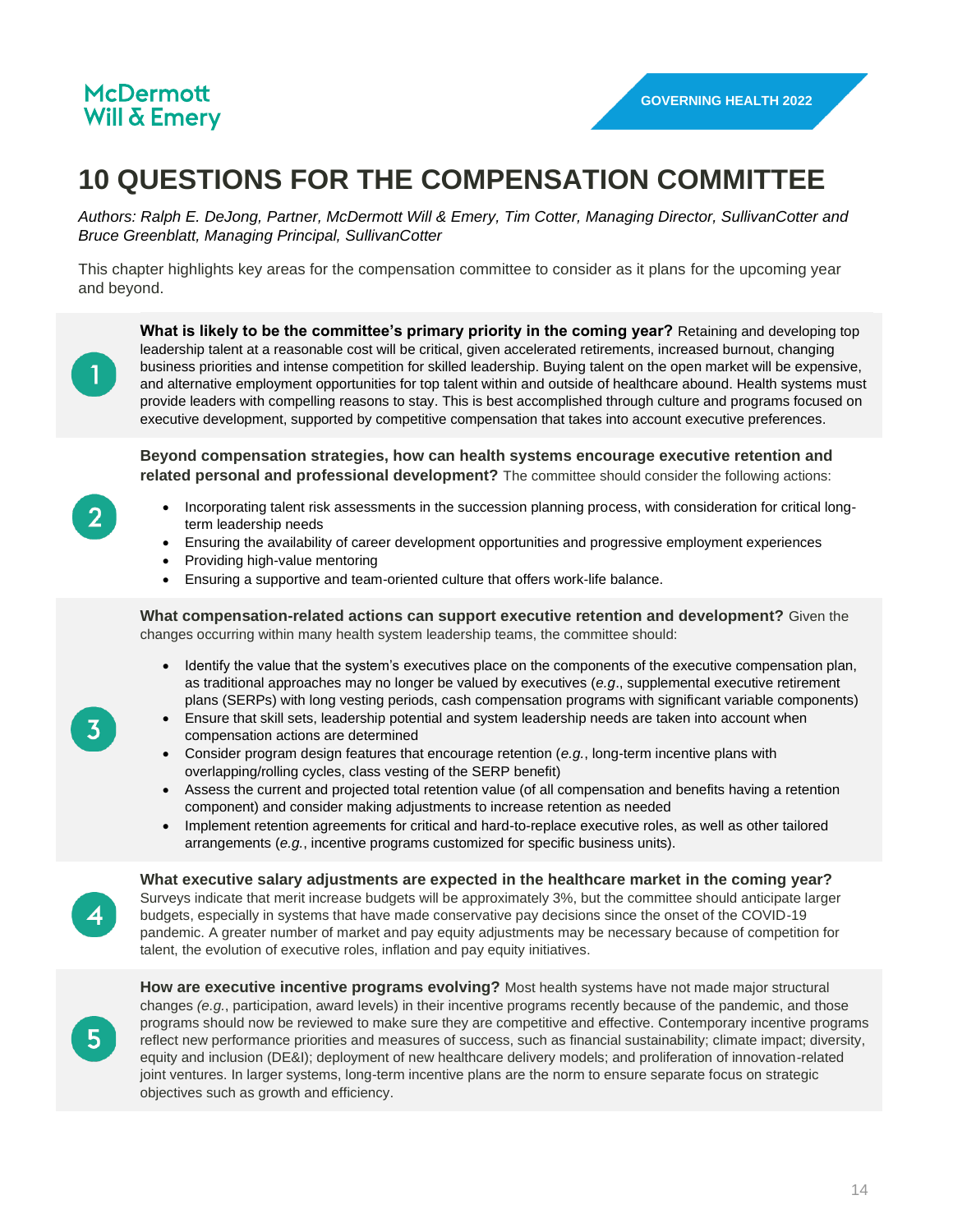**What compensation-related actions should the committee consider to address the continuing** 

**pandemic-related uncertainty in the operating environment?** Given current workforce challenges, potential surges and the uncertainty of the pandemic, the committee should:

- 6
- Anticipate the need for discretion by relying on business judgment and facts and circumstances when making incentive and other pay decisions in order to reward strong performance and crisis leadership, while maintaining strong financial stewardship
- Expand the range of incentive plan performance standards around target to account for the potential variability in forecasted results, and/or adjust "circuit breaker" requirements
- Incorporate a formal discretionary component into the incentive program for the coming year.

#### **What components of the executive compensation philosophy and strategy may require assessment in light of the rapidly changing healthcare environment?** The committee should consider assessing the peer group, competitive positioning, and fixed and variable compensation:

- Peer Group: Examine the current peer group to ensure it reflects actual talent competitors, and consider whether the peer group needs to vary by business unit. Consider adding nontraditional organizations where justified by the system's recruitment and retention experiences.
- Competitive Positioning: Consider using broader definitions of competitive positioning rather than a specific market percentile to better support attraction, retention and cost control, and to allow better pay alignment based on an executive's impact, performance and potential.
- Fixed and Variable Compensation: Evaluate the balance between fixed compensation (base salary, vested retirement supplements) and variable compensation (incentive pay and at-risk retirement supplements).

#### **Are there emerging areas of media focus related to health system executive compensation**

**practices?** In certain major markets, the media have focused intensely on the financial arrangements with board members and executives when their systems have an investment interest in for-profit startup ventures. The committee should ensure that board members and executives are not conflicted in such situations, and that their duty to serve the best interests of the system is not compromised. Some systems have prohibited board members and executives from investing in or receiving compensation from startup ventures in which the system has an interest. Other systems manage these situations through well-crafted conflict of interest policies.

**How can the committee best support the health system's DE&I initiatives?** The committee should consider the following actions:

- Determining how DE&I priorities will impact talent strategy, succession planning and compensation program design
- Ensuring that DE&I initiatives are broadly focused and include recruitment, mentoring, development, advancement and retention components (and not hiring only)
- Assessing pay equity and ensuring that processes are in place to maintain equity over time
- Including DE&I measures in annual and/or long-term incentive programs.

**Are there potential future issues that should be on our radar screen?** The committee should monitor the following:

- Tax legislation for its impact on executive compensation program design, and for potential impact on the Section 4960 excise tax on annual remuneration over \$1 million paid to any covered employee (generally one of the five highest paid employees of the organization in any year after 2016)
- Congressional, Federal Trade Commission and state law developments related to the use and design of noncompetition provisions, commonly found in executive employment and separation agreements.

 $\bf{8}$ 

10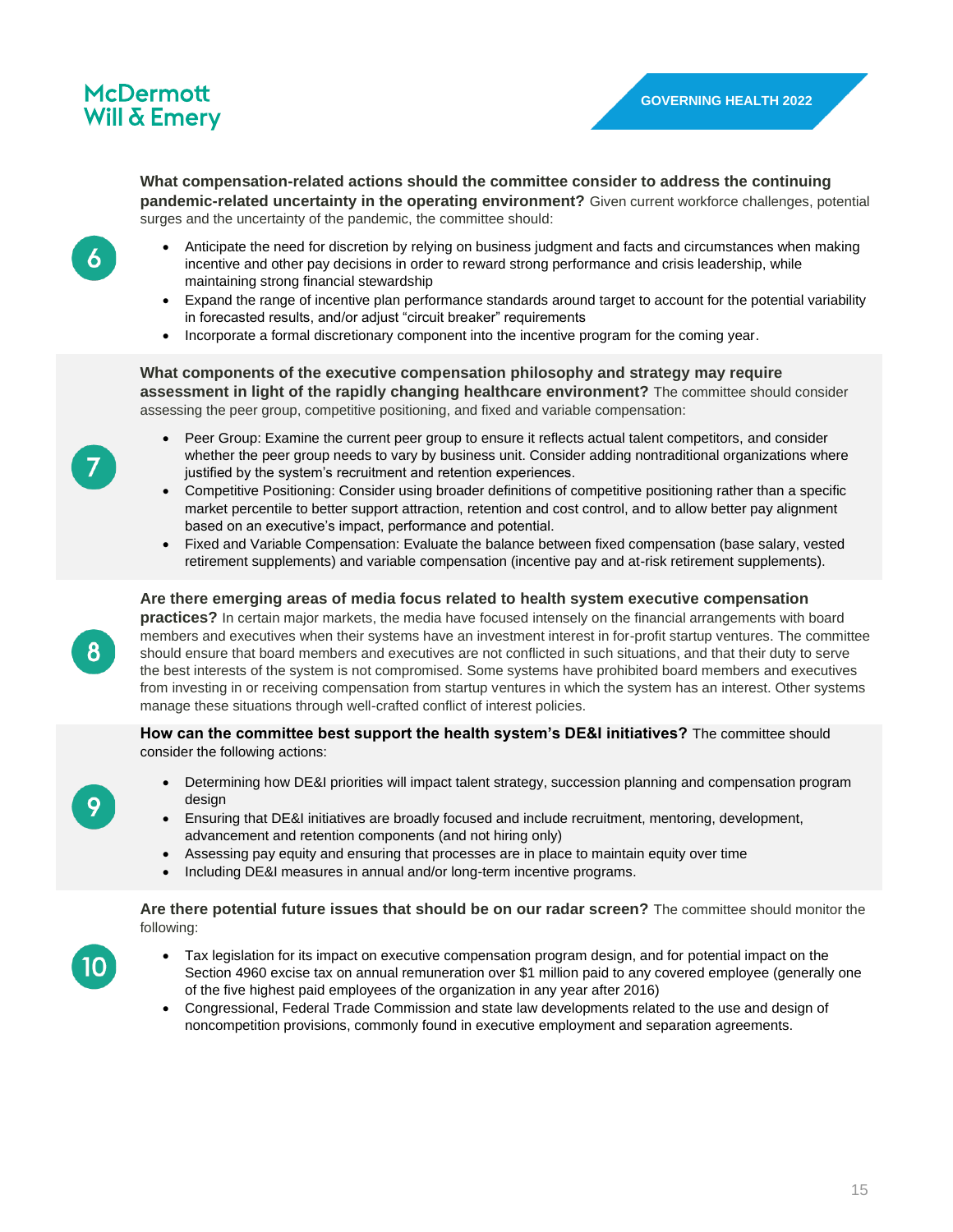## **TOP PRIORITIES FOR THE AUDIT COMMITTEE IN 2022**

*Author: Scott D. Steffens, Partner, Grant Thornton LLP*

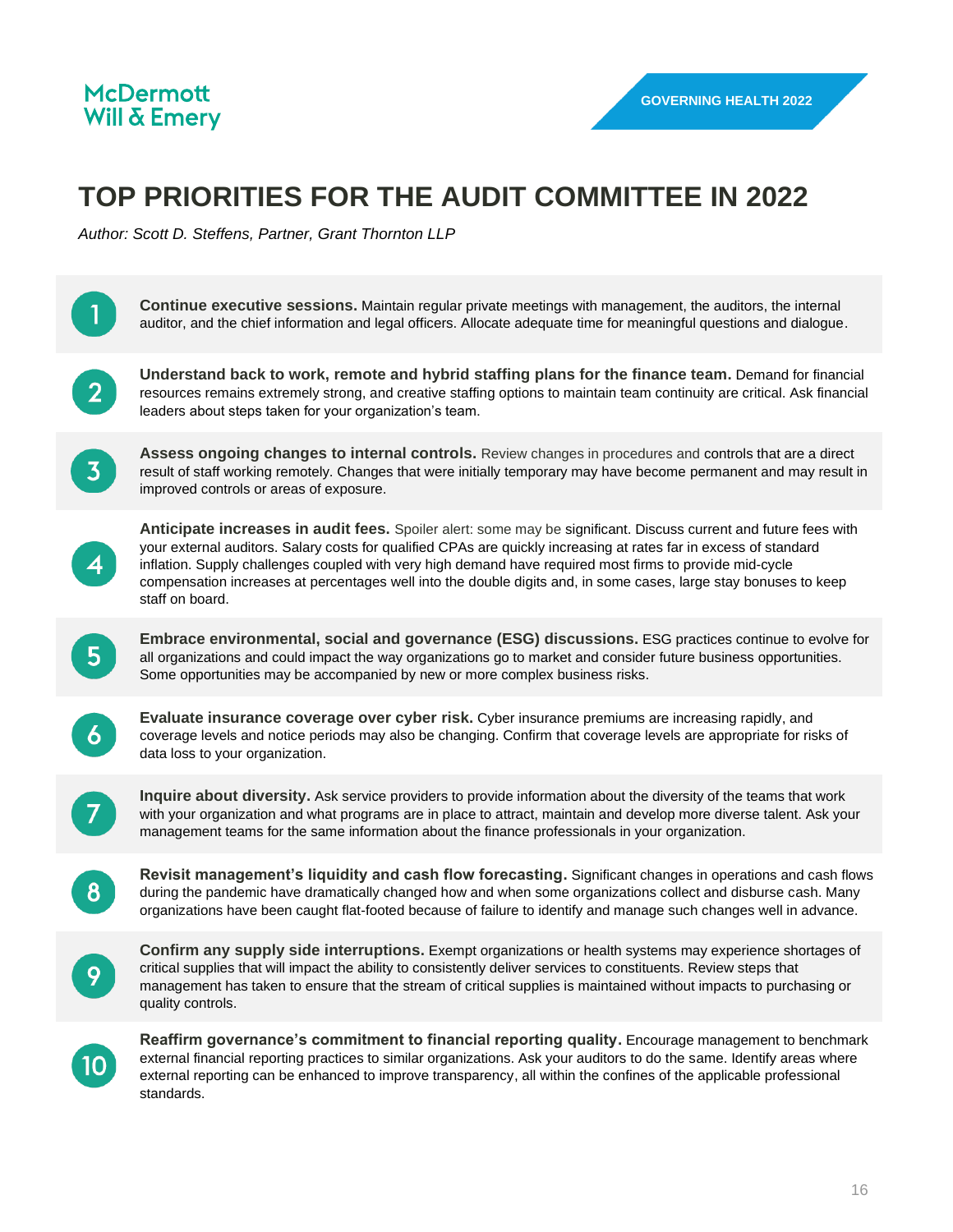## **10 TRENDS AND PRIORITIES FOR YOUR IT & PRIVACY/SECURITY COMMITTEE TO CONSIDER**

**Regularly visit and revisit your organization's security risk assessments/analyses.** The Office for Civil

*Stephen W. Bernstein, Co-Leader, Digital Health Practice, McDermott Will & Emery LLP*

Rights is intensely focused on this process and expects periodic reviews of an organizations' security risk profile, including data inventories and assessments of vulnerabilities. **With ransomware a more frequent occurrence and unfortunate reality, intensify your proactive defense efforts.** A formal risk analysis coupled with a gap analysis is your organization's roadmap to action. The  $2<sup>1</sup>$ sooner defense efforts can be implemented, the better. Such efforts may include penetration testing, systematic methods for reviewing logs, and scenario planning for incident response. An ounce of prevention equals a pound of cure. **Review your cyber-insurance coverage in-depth** and work with your insurance brokers to evaluate your needs and opportunities for both segmented/specialized coverage and greater limits. The insurance markets are complex and strained these days. Consider what coverage you have, what it covers and what is excluded. Consider whether it is sufficient and, if not, whether you can supplement and at what cost. **Evaluate your use of cloud technologies** and whether increased use of them can reduce cost and create opportunities in the long run. When will you pull trigger if you haven't already? Cloud usage can enhance opportunities for interoperability and data integration while also enhancing efficiencies and security. Are you missing true business and growth opportunities by not using the cloud? **When evaluating your cloud opportunities, also consider your current level of interconnectivity among your existing systems.** Do they seamlessly work together? Does the connection between and among  $5<sup>1</sup>$ your systems create enhanced opportunities for efficiency and communication that is greater than the sum of the individual systems? If not, why not? Do you need upgrades to the interfaces, the systems themselves or both? **Continue to visit your efforts relative to implementation of interoperability requirements,** but do so with a patient access, care coordination and service orientation to enhance your service delivery and patient-centered approach. Also begin to pay attention to the [Trusted Exchange Framework and Common Agreement](https://www.healthit.gov/topic/interoperability/trusted-exchange-framework-and-common-agreement) promoted by the  $\overline{6}$ Office of the National Coordinator, slated to open for participation in Q1 2022. Consider applying to become a Qualified Health Information Network to facilitate more seamless sharing of patient data for continuity of care across jurisdictions and regions. **Check in on your organization's telehealth strategy.** How did this effort work during the pandemic, and what is the future pivot to deliver care via telehealth? Is there an optimal balance between in-person and remote care, and if  $\mathcal{T}$ so, what are the quality of care implications? What are the economics around this hybrid care delivery approach? How are patients utilizing and feeling about your telehealth offering? Are physicians incorporating telehealth into their workflow, and are they doing so easily? **What is your data strategy regarding uses of your own data?** Have you been approached by others in connection with data licensing arrangements where your organization would in-license data or out-license deidentified data to others? What is your business and compliance approach to these efforts?

**Do you have an organized approach around machine learning and use of artificial intelligence involving our own data to improve care delivery?** How have you evaluated and accounted for bias within these tools? Who are the internal and external experts advising your organization on this innovation from the operational, regulatory and care delivery standpoints?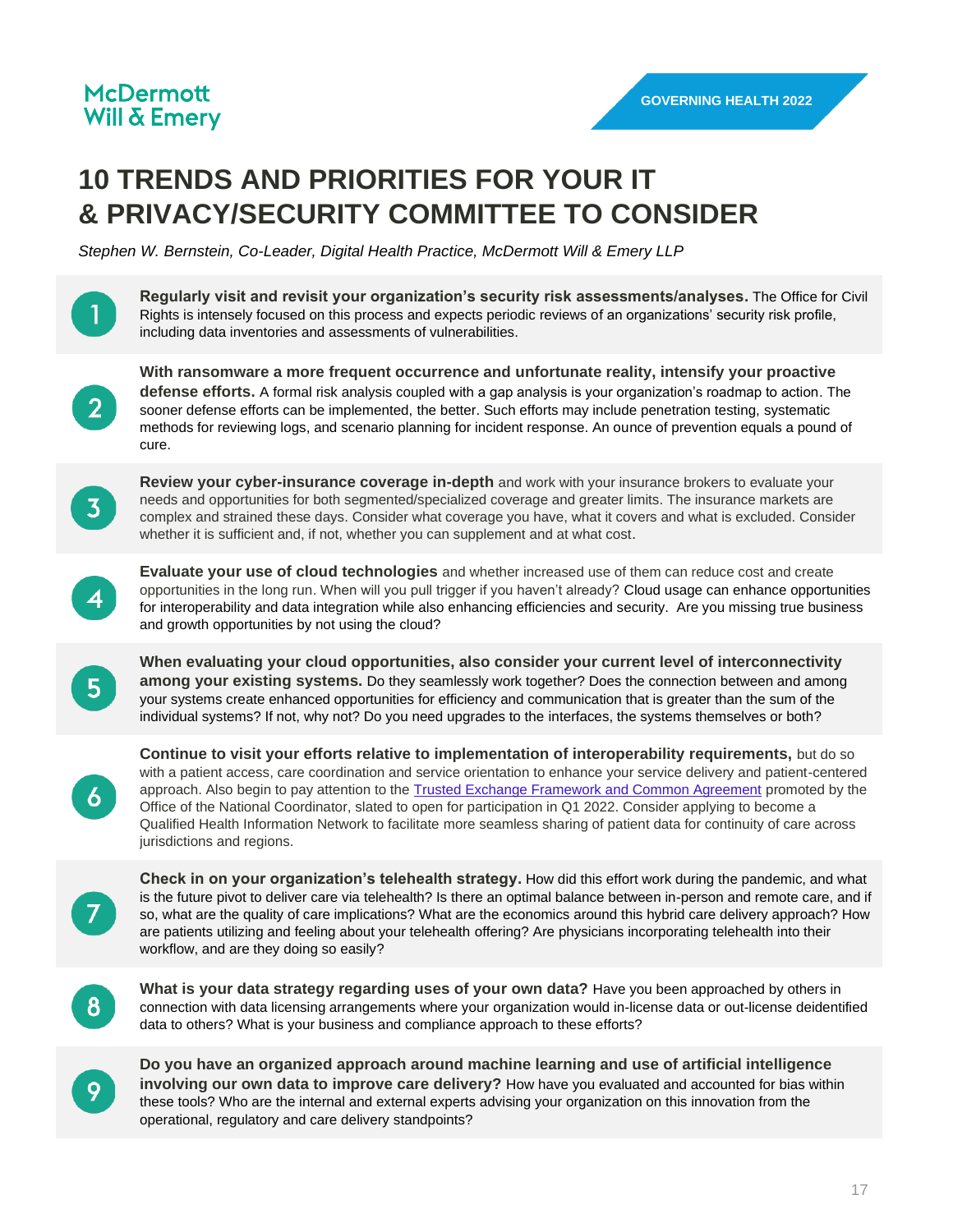

**Understand and evaluate where innovations surrounding data ingestion, use, transformation and deployment exist within your organization.** Who is involved with these efforts? What strategies are being deployed to evaluate data sources within the organization and conduct associated regulatory assessments of uses of such data?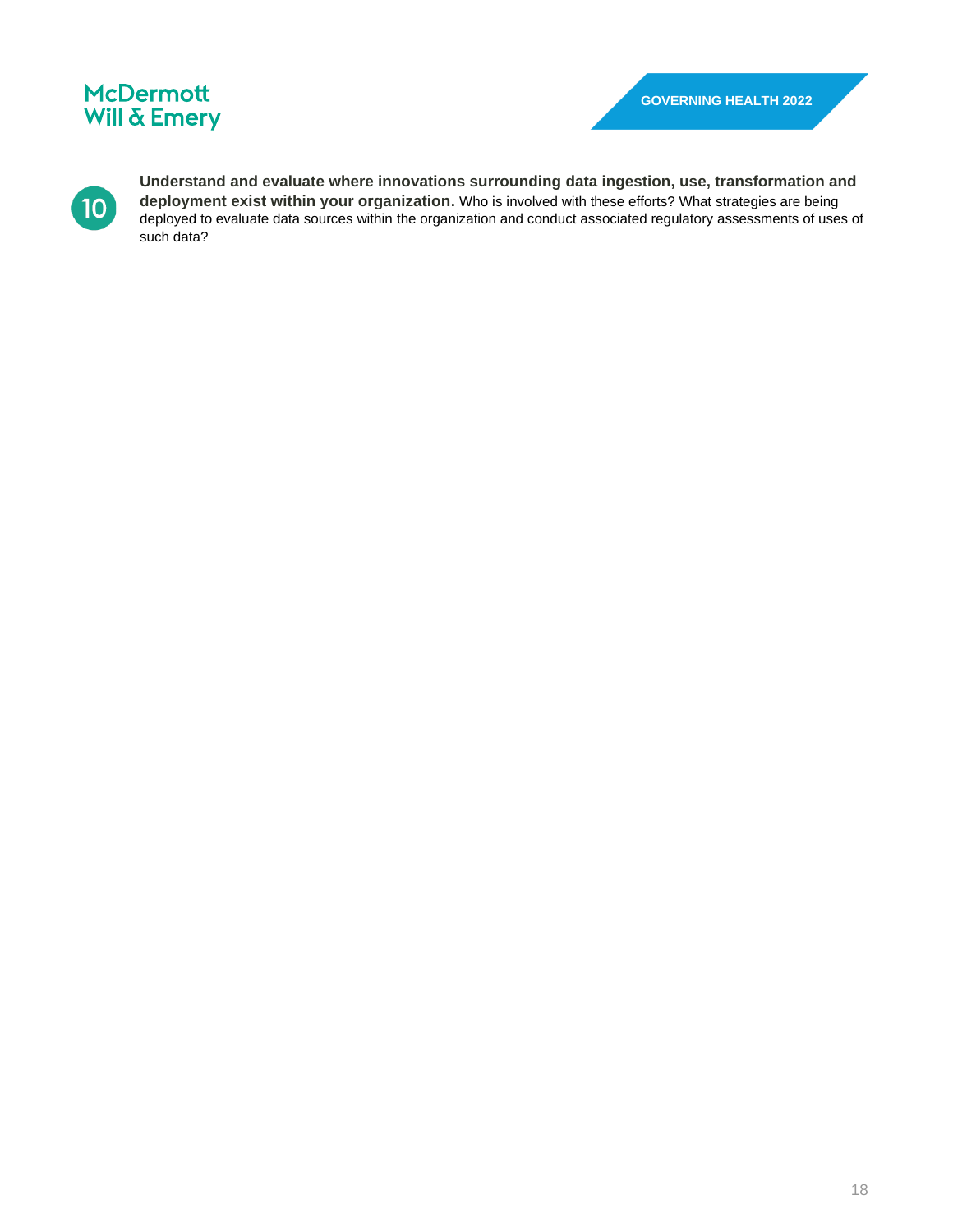## **10 TIPS FOR THE FINANCE COMMITTEE IN 2022**

*Author: Andy Majka, Managing Director, Kaufman Hall*

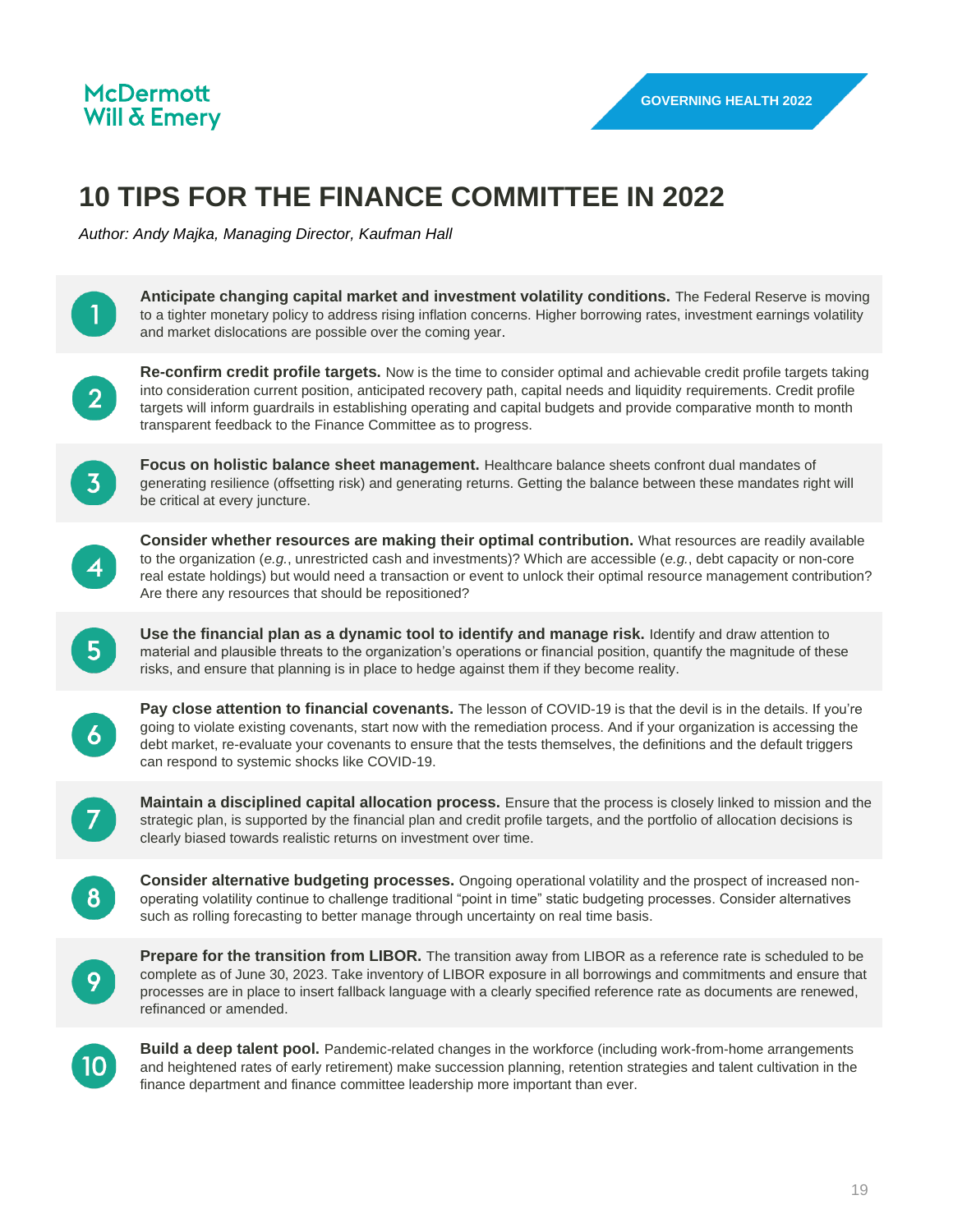## **CONTRIBUTORS**



**MICHAEL W. PEREGRINE** Partner McDermott Will & Emery [mperegrine@mwe.com](mailto:mperegrine@mwe.com)



**SANDRA M. DIVARCO** Partner McDermott Will & Emery [sdivarco@mwe.com](mailto:sdivarco@mwe.com)



**KEN KAUFMAN** Co-Founder, Managing Director and Chair Kaufman Hall [kkaufman@kaufmanhall.com](mailto:kkaufman@kaufmanhall.com)



**SCOTT D. STEFFENS** Partner Grant Thornton [scott.steffens@us.gt.com](mailto:scott.steffens@us.gt.com)



**STEPHEN W. BERNSTEIN** Partner McDermott Will & Emery [snbernstein@mwe.com](mailto:snbernstein@mwe.com)



**TIMOTHY J. COTTER** Managing Director **SullivanCotter** [timcotter@sullivancotter.com](mailto:timcotter@sullivancotter.com)

**KATHRYN E. HASTINGS** Executive Workforce Practice Leader **SullivanCotter** 

[kathyhastings@sullivancotter.com](mailto:kathyhastings@sullivancotter.com)



**RALPH E. DEJONG** Partner McDermott Will & Emery [rdejong@mwe.com](mailto:rdejong@mwe.com)



**DAVID JARRARD** President and CEO Jarrard Inc. [djarrard@jarrardinc.com](mailto:djarrard@jarrardinc.com)



**DAVID NYGREN, PhD Principal** Nygren Consulting [sdavid@nygrenconsulting.com](mailto:sdavid@nygrenconsulting.com)



**BRUCE GREENBLATT** Managing Principal **SullivanCotter** [brucegreenblatt@sullivancotter.com](mailto:brucegreenblatt@sullivancotter.com)



**CATHY LOOSE** Employee Workforce Practice Leader **SullivanCotter** [cathyloose@sullivancotter.com](mailto:cathyloose@sullivancotter.com)



**ANDREW MAJKA** Managing Director Kaufman Hall [amajka@kaufmanhall.com](mailto:amajka@kaufmanhall.com)



©2022 McDermott Will & Emery. All rights reserved. Any use of these materials including reproduction, modification, distribution or republication, without the prior written consent of McDermott is strictly prohibited. This may be considered attorney advertising. Prior results do not guarantee a similar outcome.